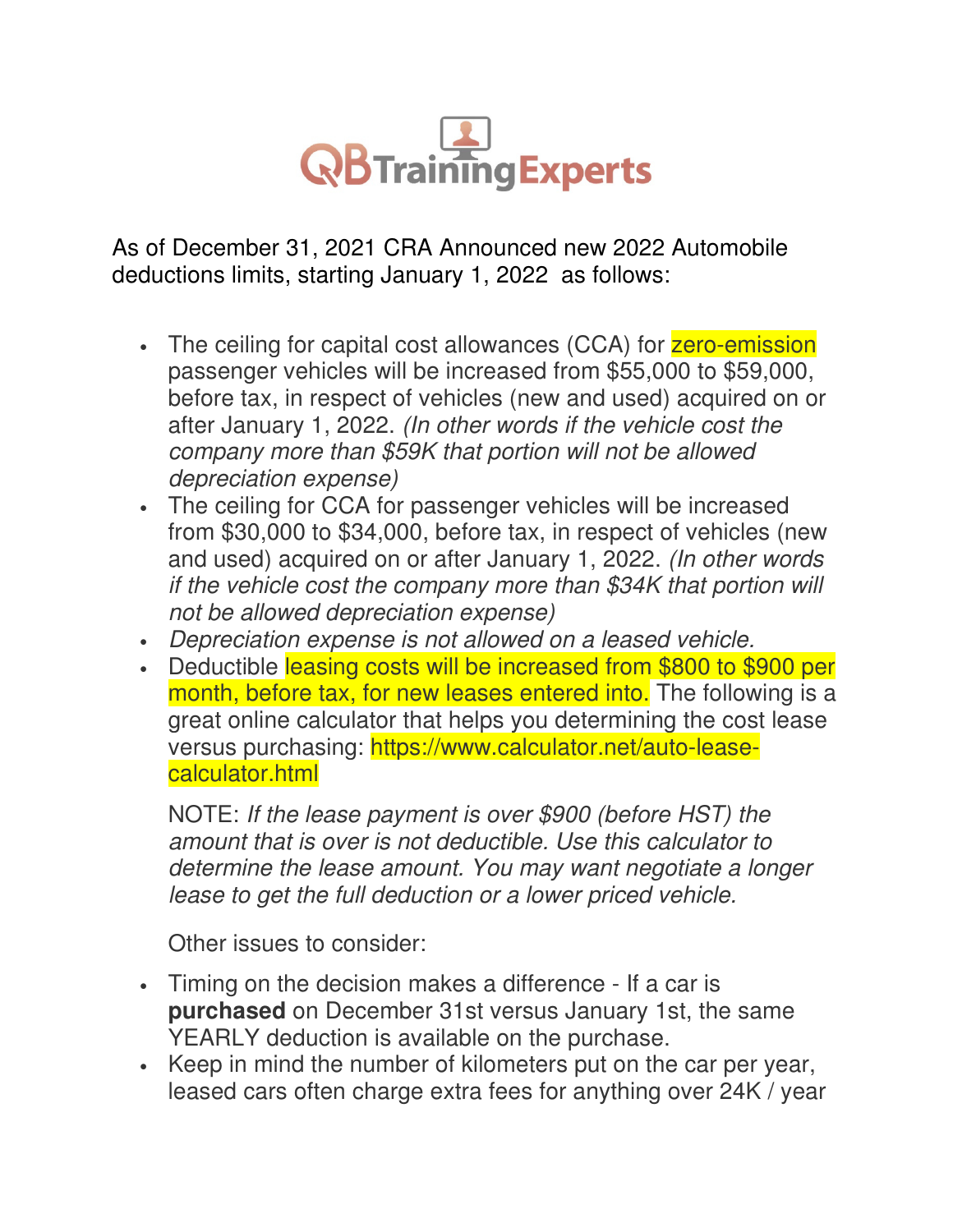- Do you plan on getting a new car every 3 4 years (usually lower monthly payments, good warranty, avoid what to do with a tradein) or using it for 10 (is the car in your name and just using it for business, over long term - no monthly payments, drive as many kilometers as you'd like)? The former would suggest a lease, the latter - purchase.
- On a leased car, ensure you understand "excessive wear and tear", the little dings, and dents, you could be charged quite a bit at the end of the lease.
- Cashflow (keeping in mind kilometers used) lease payments are usually less than car loans.
- Understand you can only deduct as an expense the % of the car used for business purposes. A good mileage app is highly recommended!

## **USE THE TABLE ON THE NEXT PAGE TO HELP IN THE DECISION:**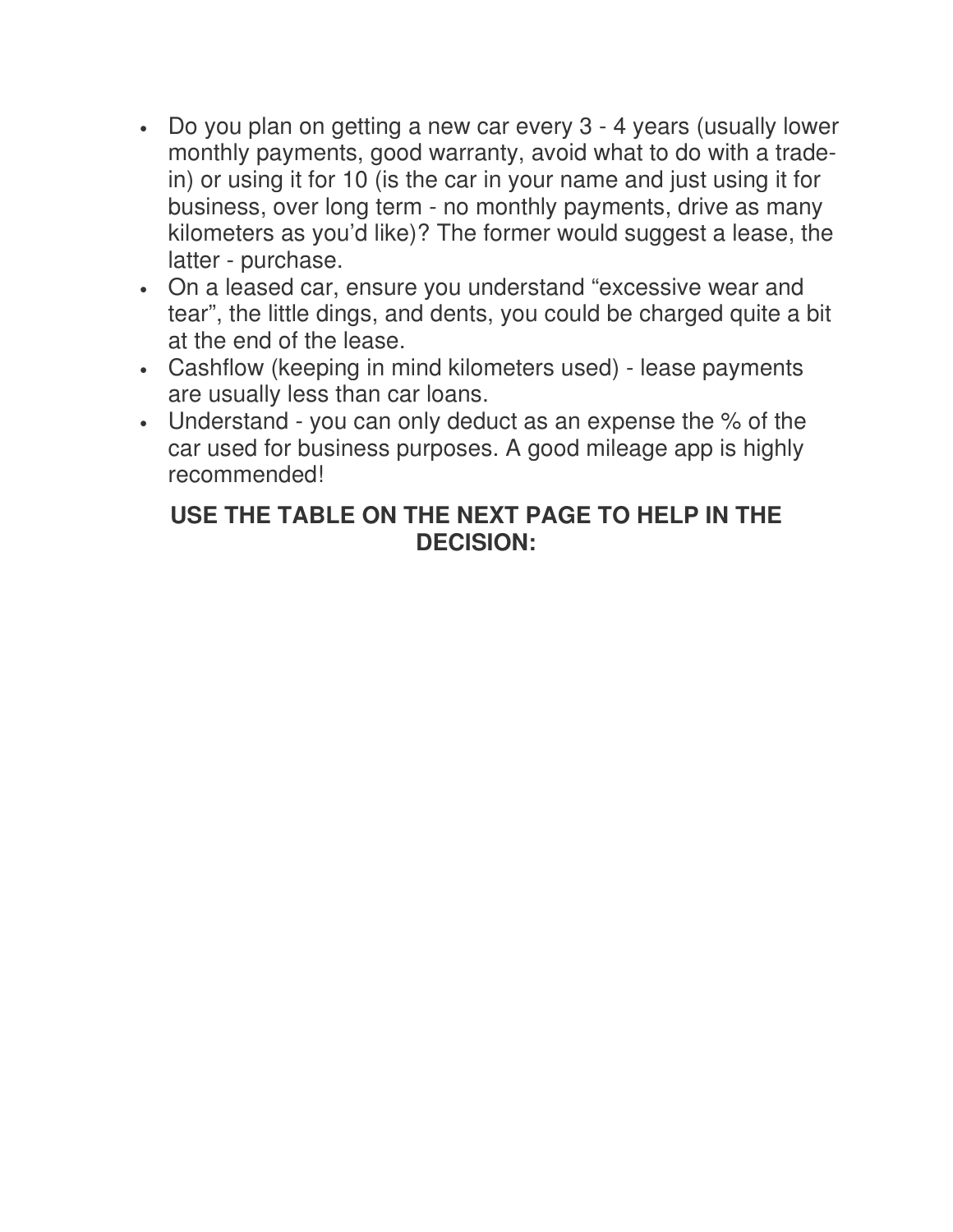## **Lease or Buy?**

Lease Buy

Upfront Down Payment Cost

Finance Rate

Tax Deduction (Lease or Depreciation)

No of Years of Payment

Total Monthly Cost

Total Yearly Cost

Anticipated Kilometers / year

Value at End of Loan / Lease